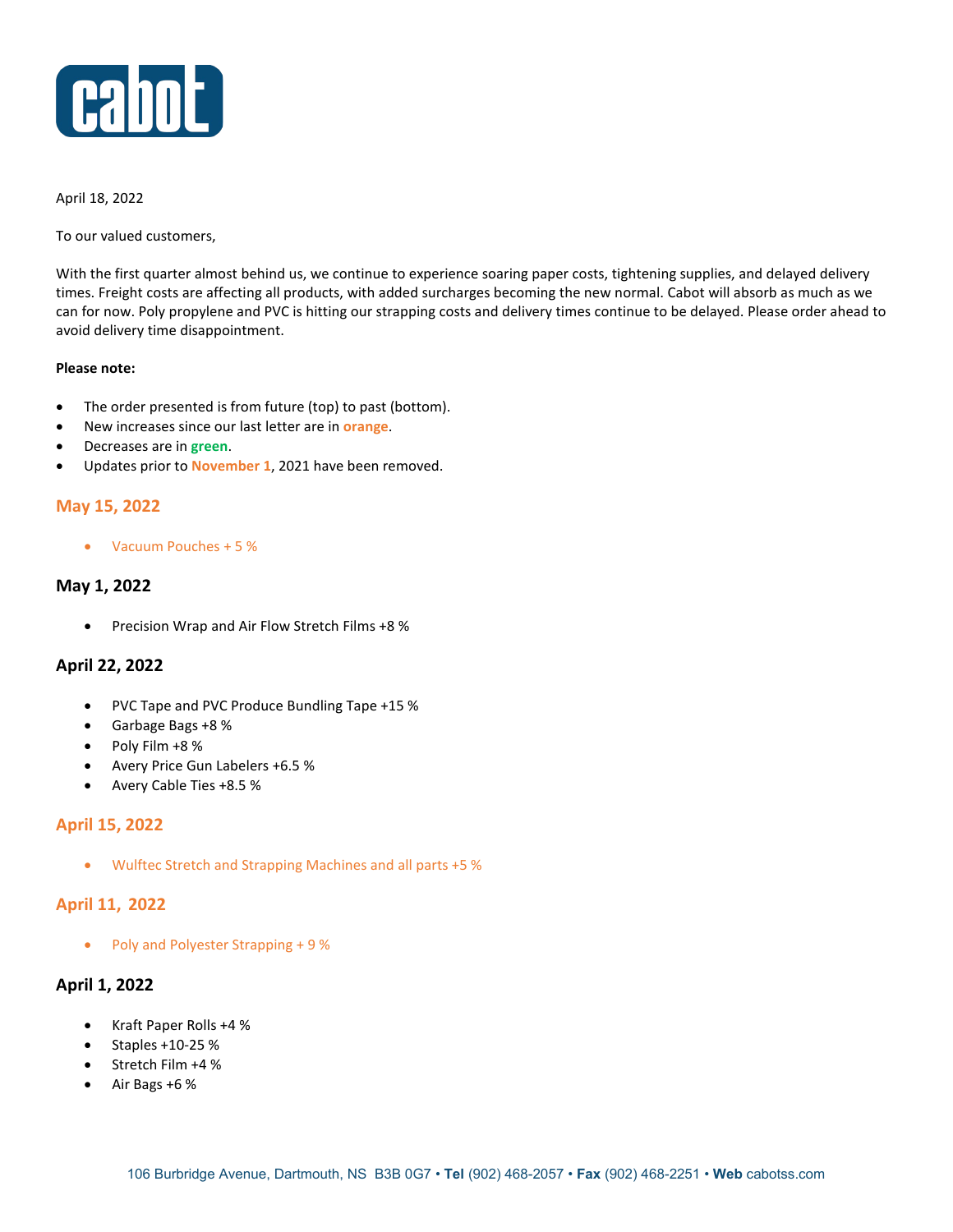

## **March 28, 2022**

• Poly Strap and Polyester Strap +21 %

# **March 14, 2022**

- Corrugated Boxes +14 %
- Corrugated Sheets +16 %
- Single Face Corrugated Paper +13 %
- All Sealed Air Paper Products (Tempguard, Tiger Pad, Korrvu Inserts +9 %, Jiffy Padded, Utility and Rigi Mailers +7 %)

# **March 1, 2022**

- Vacuum Bags +5 %
- Ranpak Paper Products +9.5 %
- All Encore Strapping Tools +5 %
- Tape Dispensers +10 %
- Stretch Film Tools +15 %
- Kraft Paper Dispensers/Cutters +20 %
- Printed Packaging Tape +10 %
- Printed Labels +10 %
- Polyester Strapping +7.5 %

## **February 1, 2022**

- Plain Paper Tags +11 %
- Plain Coloured Paper Tags +30 %
- Recloseable Poly Bags +18 %
- Paper Shopping Bags with Handles +10-25 %
- Paper Towel +8 %
- Dunnage Paper Air Bags +6 %
- Stabulon Paper Anti-skid Sheets +8 %
- Edgeboard and Corners +8 %
- Carton Sealing Tape +15 %
- Water Activated Tape and Foil Tape +10 %
- Filament Tape +9 %
- Masking and Flatback Tape +8 %
- D/C, Cloth Duct, Polyethylene and other Industrial Tapes +5 %
- Intertape Machinery +7 %
- Stretch Film 3% **(PRICE DECREASE!)**

## **January 1, 2021**

- Stretch Film 5 % **(PRICE DECREASE!)**
- Newsprint +4 % increase
- Polyester Strapping +4 %
- Airbags +6 %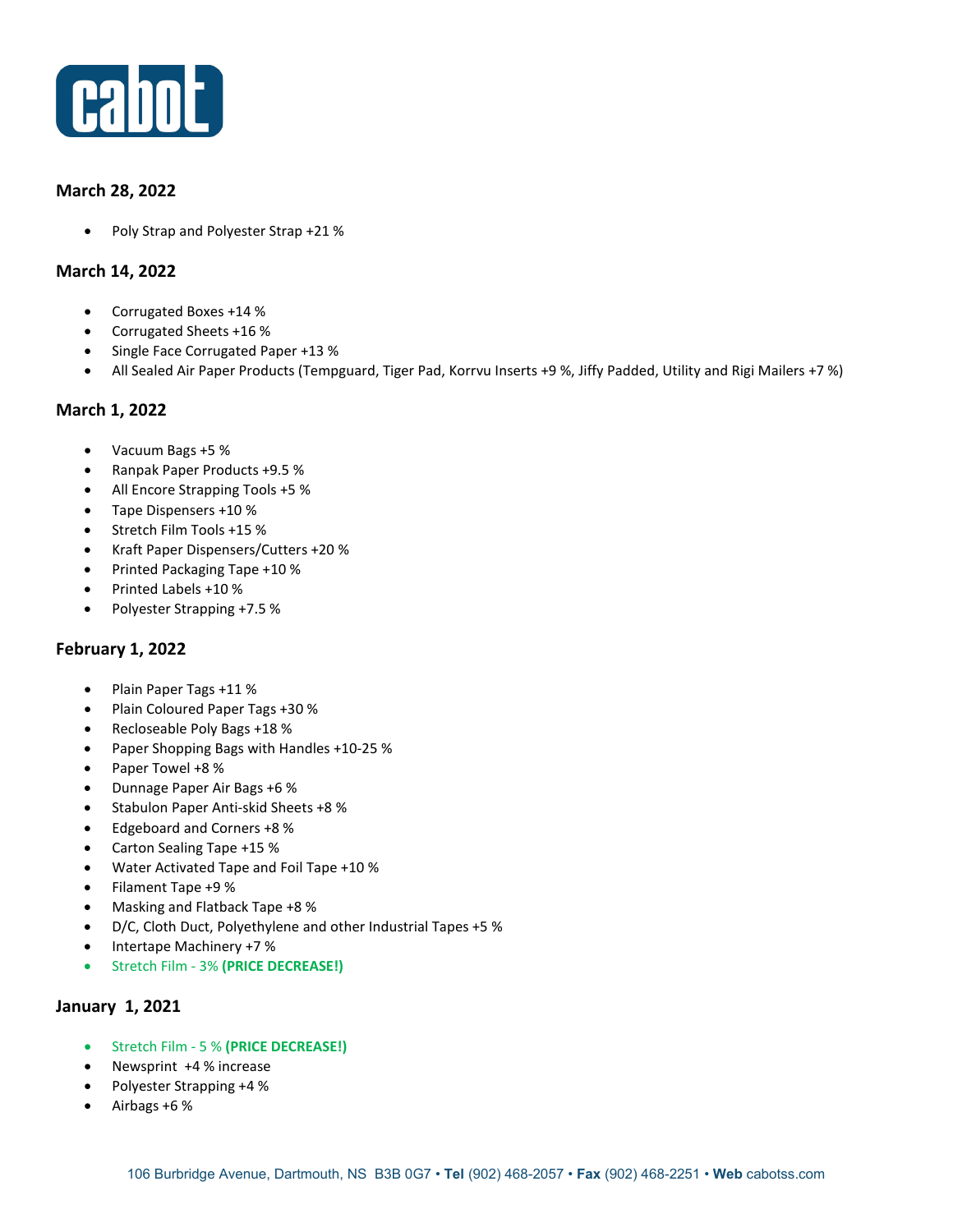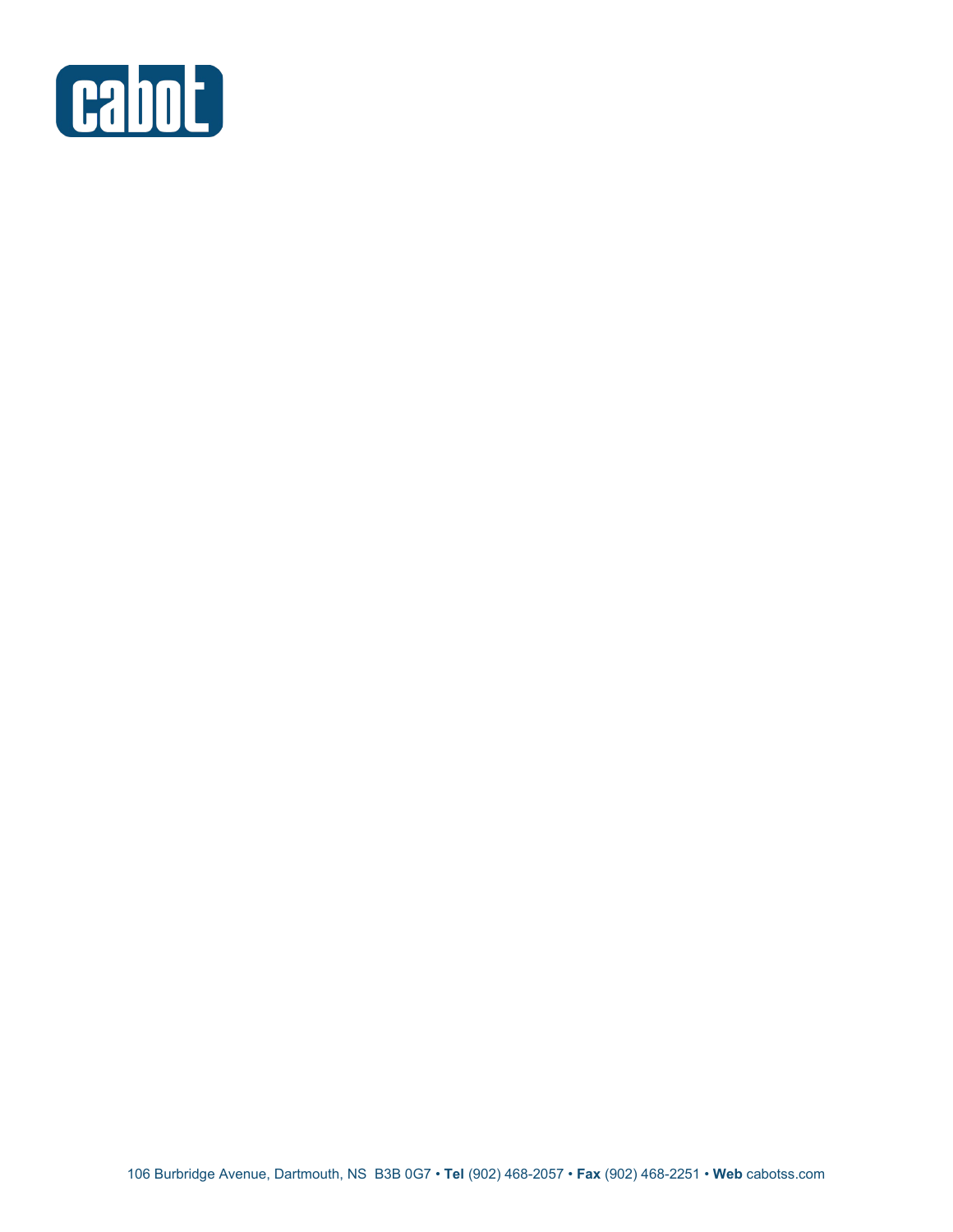

## **December 20, 2021**

- Intertape Shrink Film +5 %
- Laminated Foam and Foam Rolls (Ivex) +5 %
- Newsprint Sheets +5 %

## **December 13, 2021**

- Printed Packaging Tape +10 %
- All Printed Labels +10 %

## **December 1, 2021**

- PVC and Produce Tape +8 %
- Bubble wrap, Bubble Film (New Air IB) , Bubble Bags +5 %
- Foam Rolls and Air Pillow Products +5 %
- Laminated Foam and Foam Plank +5 %
- All Jiffy Mailer lines +5 %
- All Sealed Air Paper Products, such as TempGuard, Tiger Pad, Fastfil +5 %
- Sealed Air Korrvu Packaging +5 %
- Instapak Film +5 %
- Instapak Quick RT Bags +5 %
- Instapak Foam A & B Components +\$0.25/lb
- Sabre Packaging Poly Seals, Poly Buckles and Wire Buckles +20 %
- Sabre Packaging Polyester Serrated Seals +30 %
- Sabre Packaging Steel Seals +25 %
- Sabre Strapping Dispensers +8 %

## **November 15, 2021**

- Signode Steel Strap and Seals +4 %
- Polypropylene Strapping +7 %
- Polyester Strapping +9 %
- Newsprint Sheets +8 %